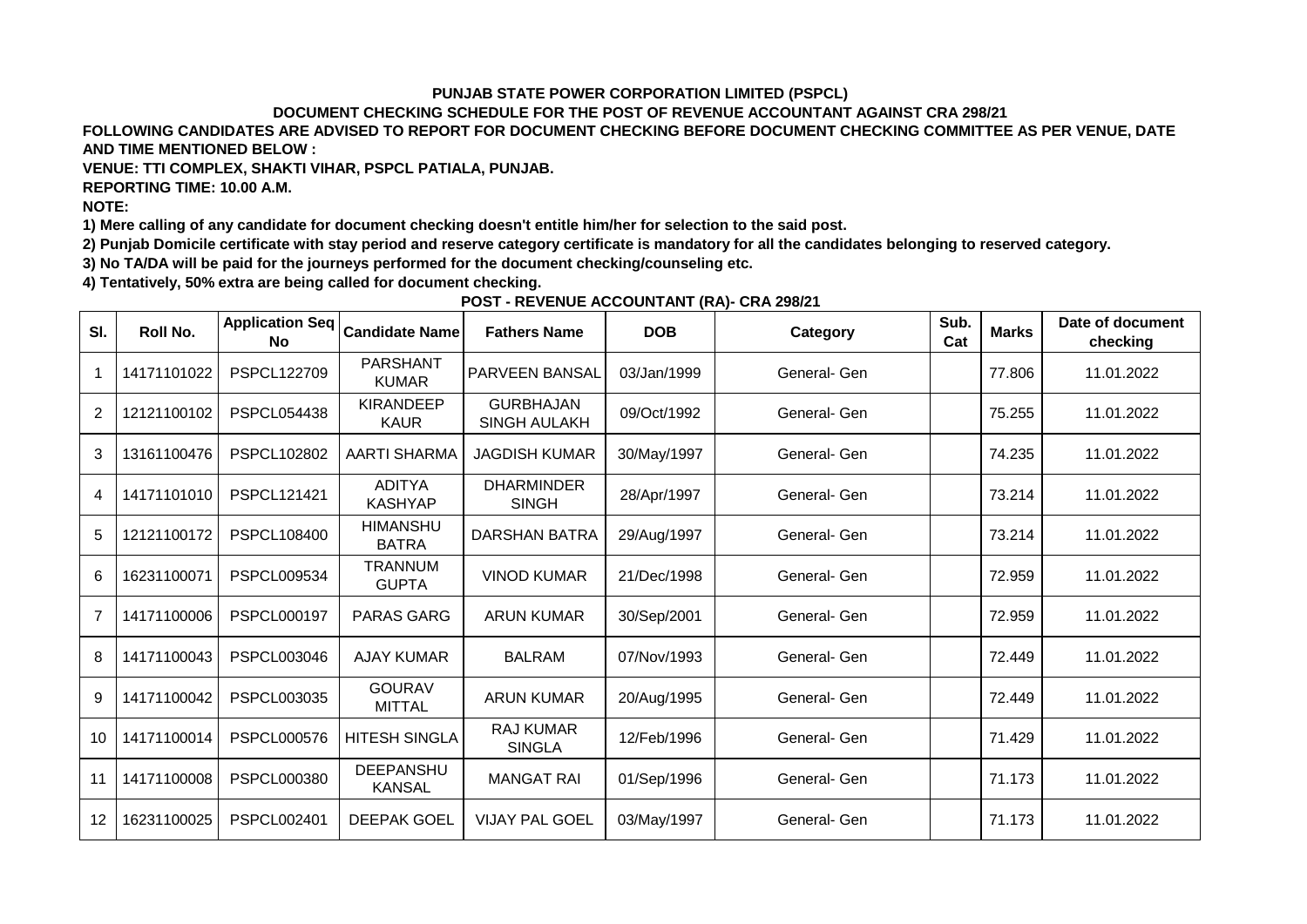## **PUNJAB STATE POWER CORPORATION LIMITED (PSPCL)**

**DOCUMENT CHECKING SCHEDULE FOR THE POST OF REVENUE ACCOUNTANT AGAINST CRA 298/21**

**FOLLOWING CANDIDATES ARE ADVISED TO REPORT FOR DOCUMENT CHECKING BEFORE DOCUMENT CHECKING COMMITTEE AS PER VENUE, DATE AND TIME MENTIONED BELOW :**

**VENUE: TTI COMPLEX, SHAKTI VIHAR, PSPCL PATIALA, PUNJAB.**

**REPORTING TIME: 10.00 A.M.**

**NOTE:**

**1) Mere calling of any candidate for document checking doesn't entitle him/her for selection to the said post.**

**2) Punjab Domicile certificate with stay period and reserve category certificate is mandatory for all the candidates belonging to reserved category.**

**3) No TA/DA will be paid for the journeys performed for the document checking/counseling etc.**

**4) Tentatively, 50% extra are being called for document checking.**

| SI. | Roll No.    | Application Seq<br><b>No</b> | <b>Candidate Name</b>             | <b>Fathers Name</b>                | <b>DOB</b>  | Category                                        | Sub.<br>Cat | <b>Marks</b> | Date of document<br>checking |
|-----|-------------|------------------------------|-----------------------------------|------------------------------------|-------------|-------------------------------------------------|-------------|--------------|------------------------------|
| 13  | 16231100113 | <b>PSPCL015528</b>           | <b>KUNAL</b>                      | <b>SATISH KUMAR</b>                | 07/Oct/2000 | General- Gen                                    |             | 71.173       | 11.01.2022                   |
| 14  | 15191100004 | PSPCL000313                  | <b>ASHIMA RANI</b>                | <b>BALU RAM</b>                    | 02/Oct/1995 | General- Gen                                    |             | 70.918       | 11.01.2022                   |
| 15  | 14171100148 | <b>PSPCL011115</b>           | <b>MEGHA</b>                      | <b>RAJESH GOYAL</b>                | 18/Sep/1998 | General- Gen                                    |             | 70.918       | 11.01.2022                   |
| 16  | 13161100230 | <b>PSPCL046170</b>           | <b>VIPUL GUPTA</b>                | <b>VINOD KUMAR</b><br><b>GUPTA</b> | 08/Aug/1996 | General- Gen                                    |             | 70.663       | 11.01.2022                   |
| 17  | 14171100861 | <b>PSPCL106416</b>           | <b>RAJA BABU</b>                  | <b>KHARITI LAL</b>                 | 15/Aug/1996 | General- Gen                                    |             | 70.663       | 11.01.2022                   |
| 18  | 14171101053 | <b>PSPCL125159</b>           | <b>RISHABH JAIN</b>               | RAJ BAHADUR                        | 26/Feb/1998 | General- Gen                                    |             | 70.408       | 11.01.2022                   |
| 19  | 13161100240 | <b>PSPCL048513</b>           | <b>SAMREEN</b><br><b>KAUR</b>     | <b>YADWINDER</b><br><b>SINGH</b>   | 13/Nov/1999 | Scheduled Caste (Mazhabi<br>Balmiki) - SC (MZB) |             | 58.163       | 12.01.2022                   |
| 20  | 12121100002 | <b>PSPCL000620</b>           | <b>PAWANPREET</b><br><b>KAUR</b>  | <b>TARA SINGH</b>                  | 06/Dec/1997 | Scheduled Caste (Mazhabi<br>Balmiki) - SC (MZB) |             | 56.122       | 12.01.2022                   |
| 21  | 14171100303 | <b>PSPCL027775</b>           | <b>LOVEPREET</b><br><b>KAUR</b>   | <b>JAMBER SINGH</b>                | 12/Mar/1998 | Scheduled Caste (Mazhabi<br>Balmiki) - SC (MZB) |             | 52.041       | 12.01.2022                   |
| 22  | 12121100190 | PSPCL116396                  | <b>LOVENEET</b><br><b>KAUR</b>    | <b>BALJIT SINGH</b>                | 12/Feb/1997 | Ex-servicemen (Dependent) -<br>$XSM$ (D)        |             | 52.551       | 12.01.2022                   |
| 23  | 16231100271 | <b>PSPCL045852</b>           | <b>CHARANJEET</b><br><b>KAUR</b>  | <b>RANJIT SINGH</b>                | 10/May/1999 | Ex-servicemen (Dependent) -<br>$XSM$ (D)        |             | 47.959       | 12.01.2022                   |
| 24  | 15191100359 | PSPCL124531                  | <b>INDERPREET</b><br><b>SINGH</b> | <b>TEJINDER SINGH</b>              | 28/Aug/1993 | Freedom Fighter - FF                            |             | 70.408       | 12.01.2022                   |

**POST - REVENUE ACCOUNTANT (RA)- CRA 298/21**